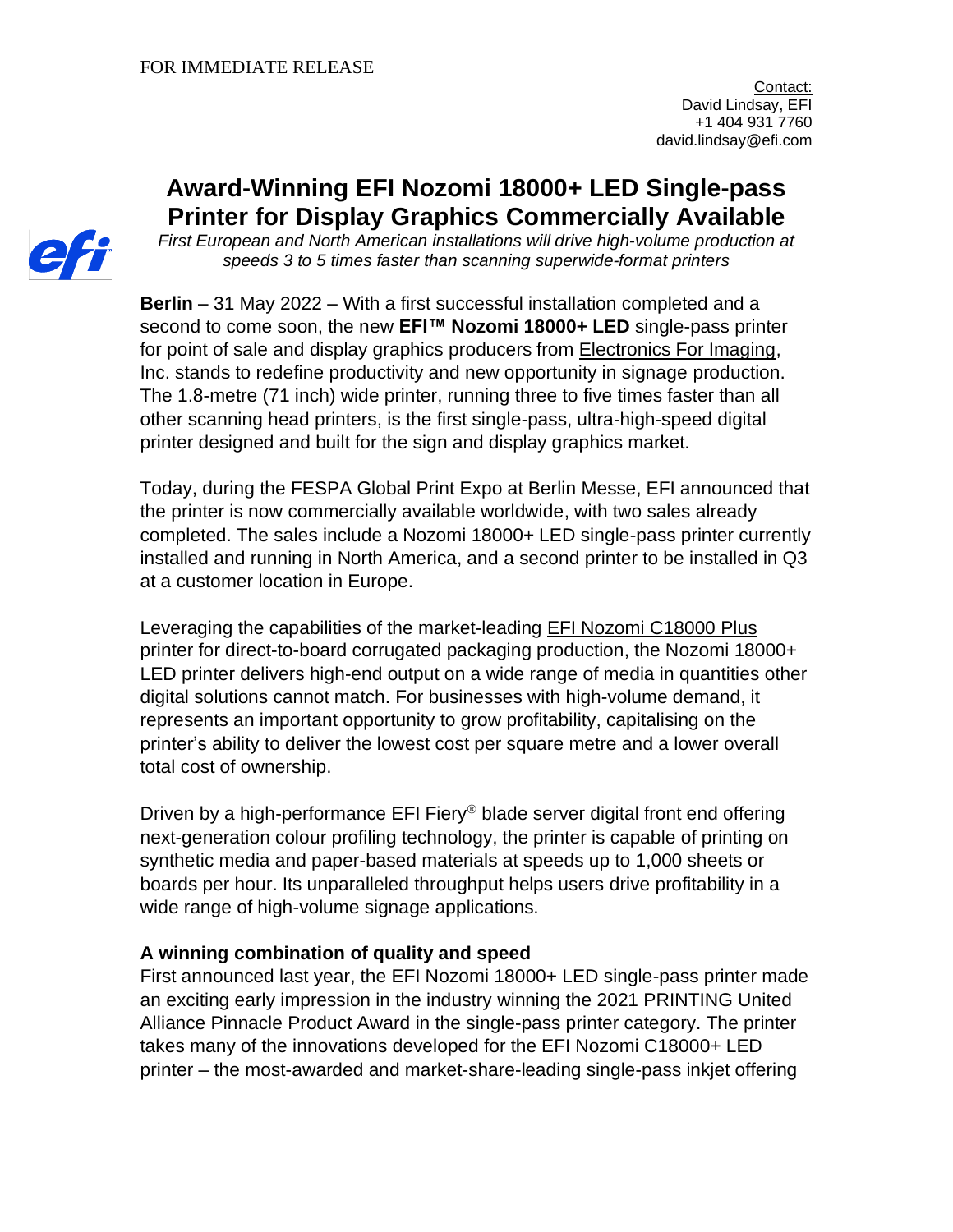for the corrugated packaging space – and combines them with important enhancements that allow for premium-quality display graphics printing, such as:

- Manual or full automation feeding and stacking
- Hybrid aqueous/UV primer for printing on adhesion-challenged materials
- Optional pre-white for reflective and coloured surfaces
- Optional post UV coater for weatherability and UV protection.

Capabilities including pallet-to-pallet material automation, automatic registration, and automatic nozzle plate cleaning enable users to handle burst capacity for print runs from one to several thousand or more, offering new opportunities and better capacity for display graphics print providers.

"The demand for versioning and variable jobs continues to build," said Todd Zimmerman, vice president and general manager of Display Graphics, EFI Inkjet. "It's more important than ever that our ultra-high-volume customers keep up with faster turnaround times and ever-increasing capacity requirements. The EFI Nozomi 18000+ LED not only meets productivity needs of a world that's moving faster than ever, it also represents the future of digital printing for the sign and display graphics market.

"With turbo-charged throughput and unmatched versatility, our signage and graphics customers can stay ahead of their competition and increase their capacity to meet market demands that will experience accelerated growth in coming years."

## **Better quality at a lower TCO**

This breakthrough printer gives customers an exceptionally broad application range for display graphics production, with extreme efficiency. Users can reduce their cost-per-square metre by eliminating the make-ready costs associated with analogue printing. The EFI Nozomi 18000+ LED also gives digital print display graphics providers that operate many different printers the ability to consolidate production onto a single super-high-speed platform. Not only can this shrink overall space and labour needs, the printer's ability to reduce production waste brings a bigger environmental advantage to digital display graphics printing.

Speed doesn't compromise quality with the Nozomi 18000+ LED printer. An onboard quality inspection system checks for colour uniformity, as well as for nozzle out and other defects, to further ensure optimum print quality. The printer delivers a wide colour gamut with up to seven colours with CMYK plus optional white, orange and violet inks. EFI has custom formulated and exhaustively tested Genuine EFI Nozomi 18000+ LED Series inks for the printer, and both the printing system and inks were developed in unison to assure users get exceptional quality, durability, reliability and consistency – with predictable